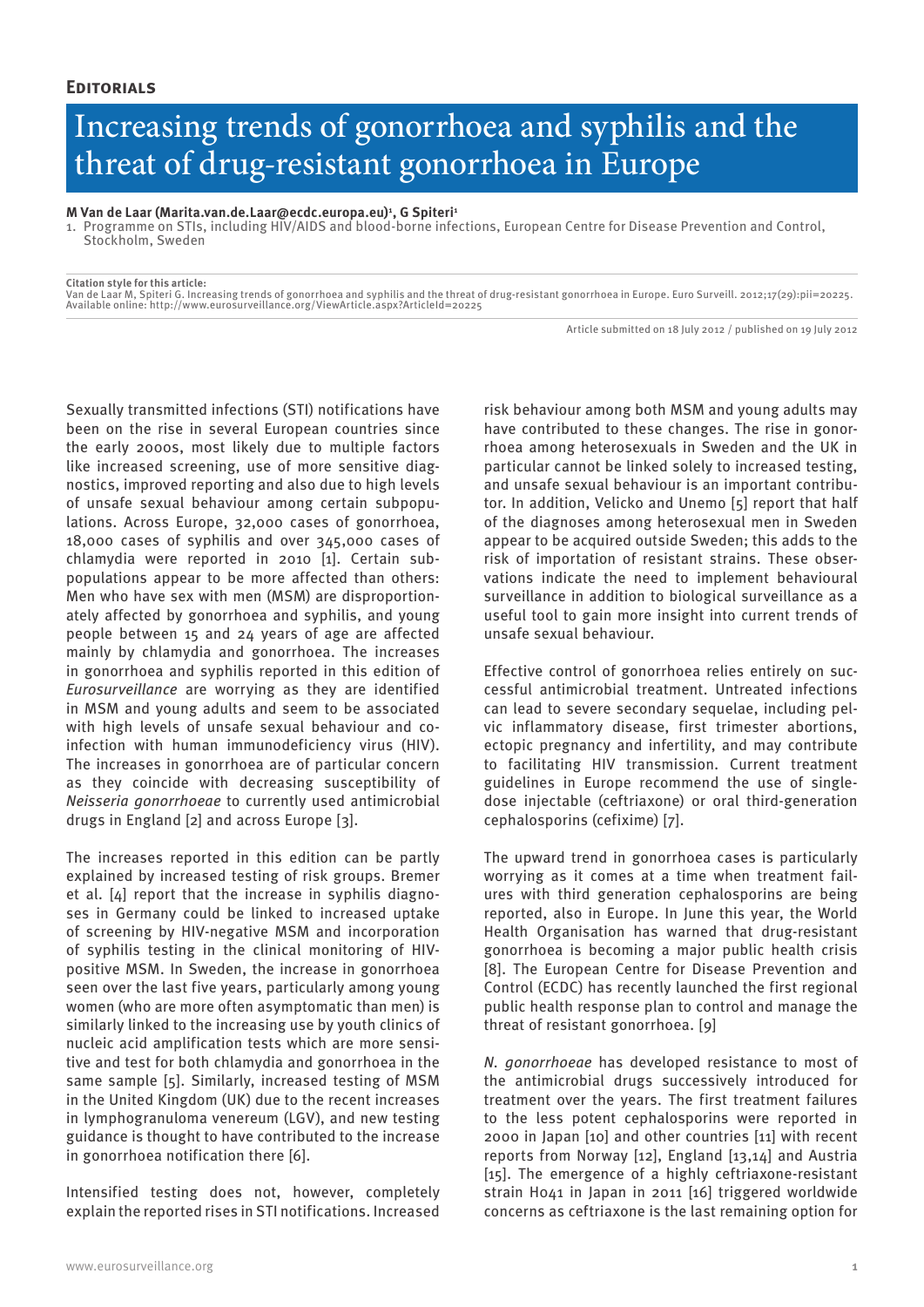## **Figure**

Decreased susceptibility to cefixime in 2010 and reported cefixime treatment failures in 2010-2012, EU/EEA



EU/EEA: European Union/European Economic Area.

Decreased susceptibility to cefixime is defined as a minimum inhibitory concentration (MIC)≥0.25 mg/L. This figure has been is adapted with permission from a map published in [9].

empirical first-line treatment. Ceftriaxone treatment failures of pharyngeal gonorrhoea have been reported in Sweden [17] and Slovenia [18]; treatment failure for genital infection has been reported from France [19]. A suspected ceftriaxone-resistant strain has also been reported from Spain [20].

The European gonococcal antimicrobial surveillance programme (Euro-GASP) is a sentinel surveillance system implemented through the European STI network; it involved laboratories across 21 Member States of the European Union (EU) and European Economic Area (EEA). Euro-GASP results from 2009 and 2010 show that decreased susceptibility to cefixime is becoming more frequent and is spreading across Europe (Figure 1). Susceptibility to ceftriaxone also appears to be decreasing [3,21,22]. These results are extremely worrying as the loss of both cefixime and ceftriaxone as treatment options for gonorrhoea would have a significant impact on public health.

The ECDC plan details the response to this development across the EU/EEA and guides the individual Member States in their national interventions [9]. The goal of the plan is to minimise the impact of resistant gonorrhoea in Europe, and specific objectives are directed at national authorities as well as ECDC:

• Surveillance of gonococcal antimicrobial susceptibility in the EU/EEA will be strengthened to inform national treatment guidelines. ECDC plans to include another four to five countries in Euro-GASP in 2012 and 2013 in a capacity building project, to reinforce the collection of epidemiological and demographical information on patients. Through Euro-GASP, ECDC supports countries in performing antimicrobial